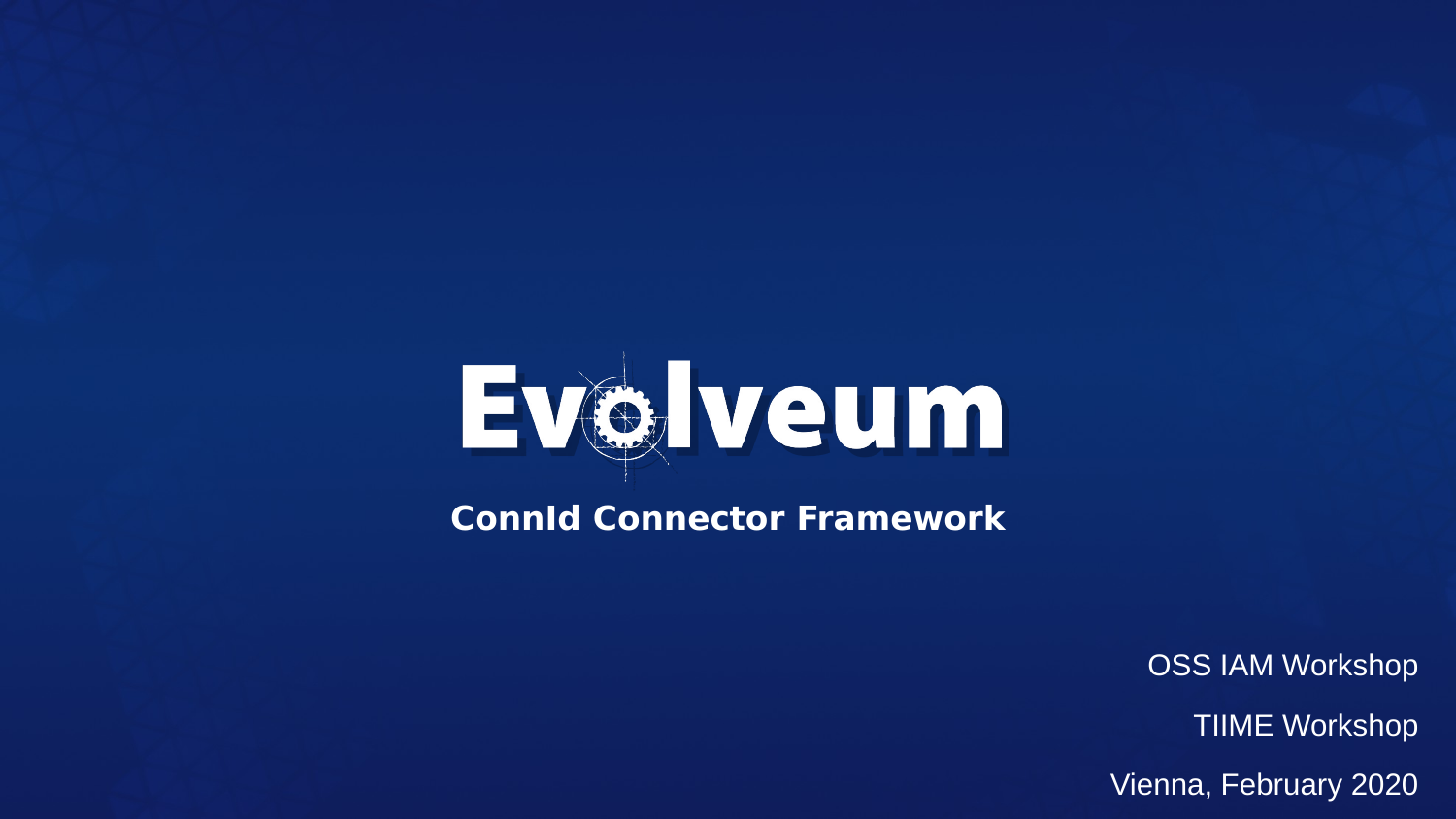## **ConnId 1.x.x.x**

- Originated from Sun Identity Connector Framework (ICF)
- Approx. 30-60 "stock" connectors
- Independent development since c. 2012
- Lots of smaller improvements done in ConnId 1.x.x.x
- Substantial improvements needed now

Non-compatible changes

 $\bullet$  => Connid 2.x.x.x

#### **Evo** veum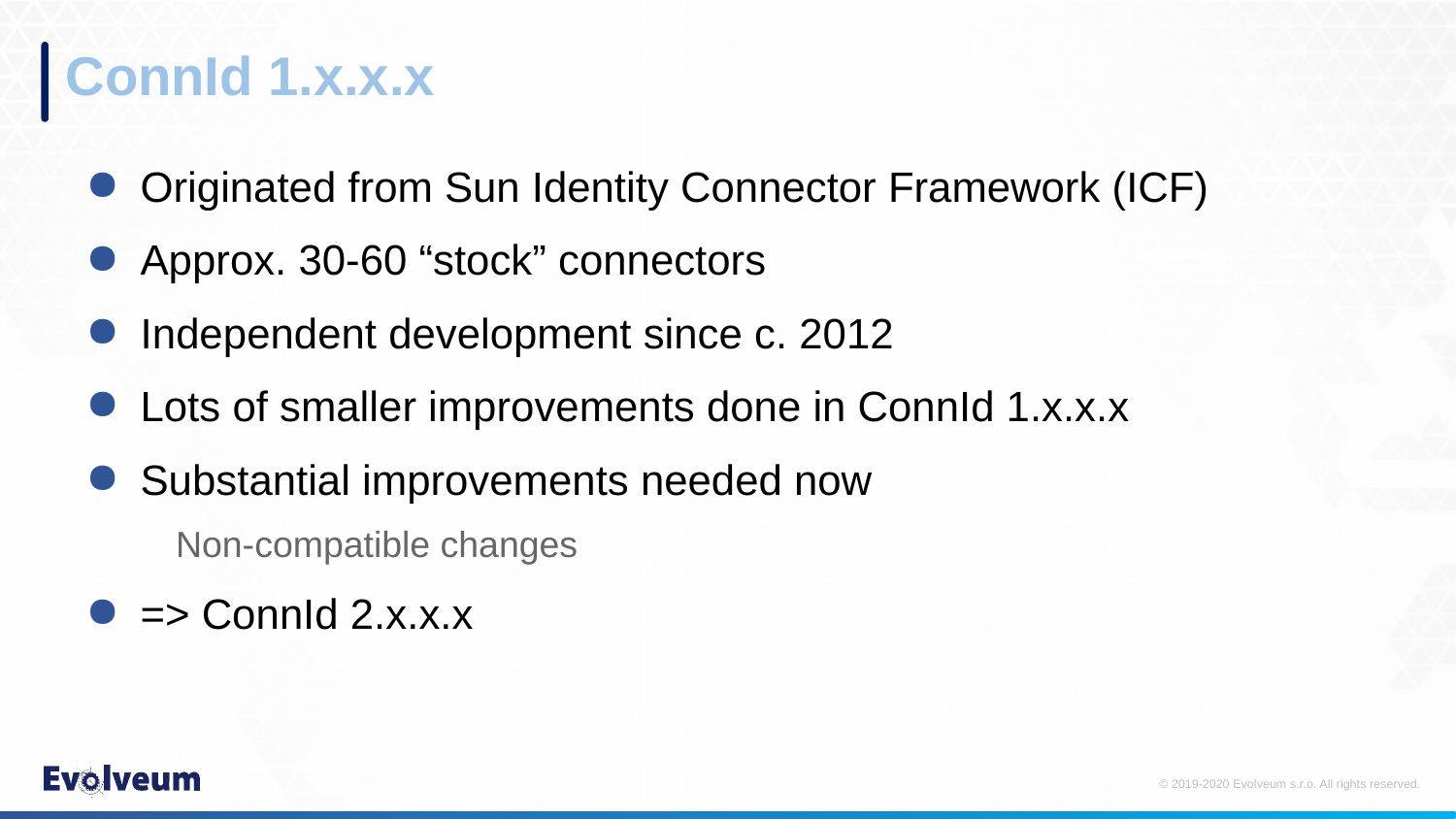## **ICF/ConnId pros**

- ✚ Compatibility (with some limitations)
- **<sup>■</sup>** Basic connector operations
- ✚ Classloaders
- ✚ Connector lifecycle/pooling
- **<sup>■</sup>** Good number of existing connectors

But many of them are legacy (unmaintained)

## **<sup>■</sup>** It exists, it works

#### **Evolveum**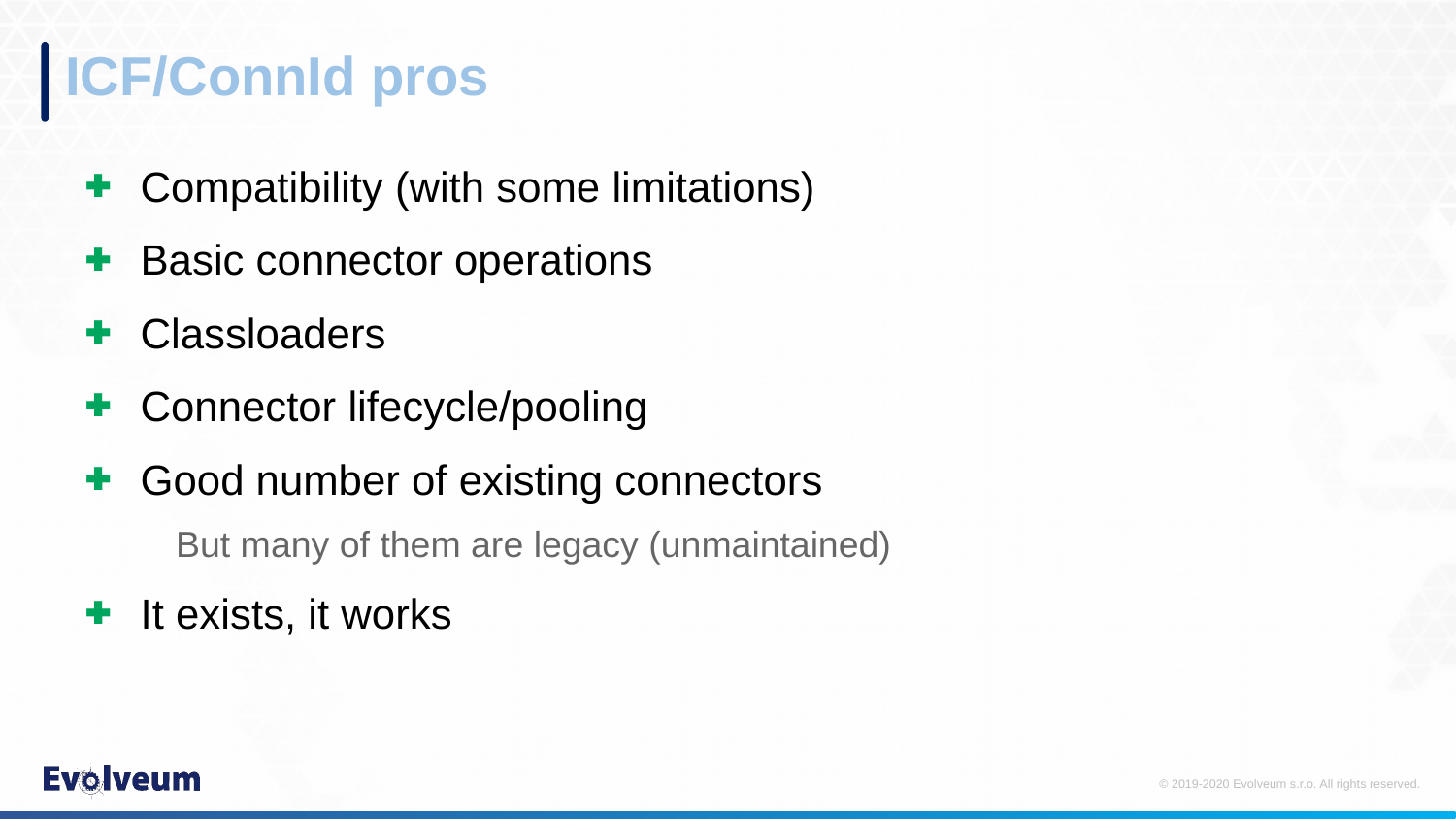# **ICF/ConnId cons**

### **Schema**

primitive attributes only, hardcoded UID\_, NAME

- ━ Synchronous operations only
- ━ Not delta-based
- ━ Annoying things

Result handlers, missing operations, guarded string, error handling

### ━ "21st" century features

Service accounts, entitlements, archivation, transactions, …

━ CDDL

### **Evolveum**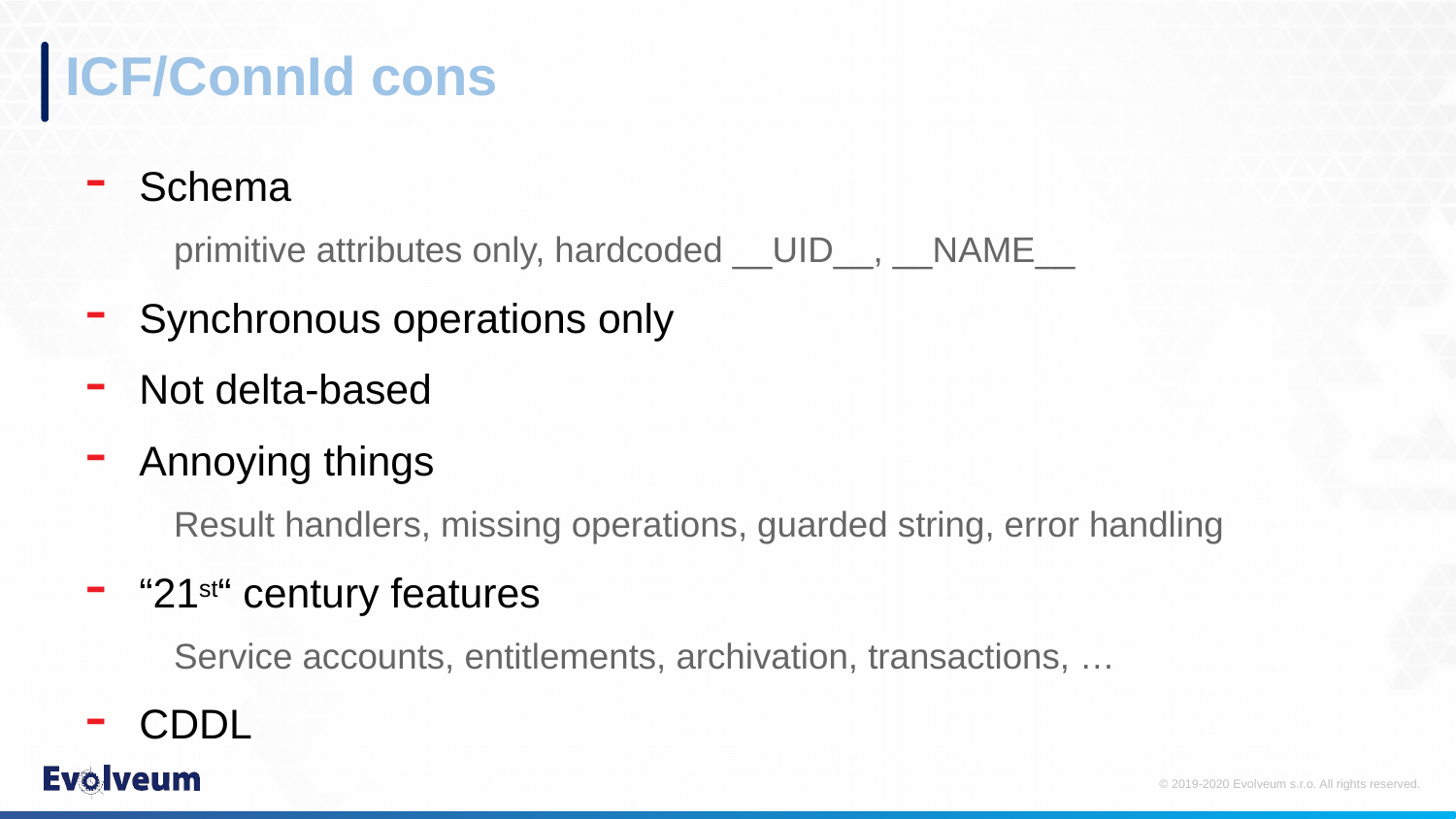# **ConnId 2.x.x.x**

- Evolutionary approach
- Schema improvements
- New connector operations (get, count)
- Asynchronous operations
- Java Connector Server (drop .NET)
- Drop result handlers
- **Misc**

No development schedule yet. No release dates. No commitment yet.

#### **Evolveum**

© 2019-2020 Evolveum s.r.o. All rights reserved.